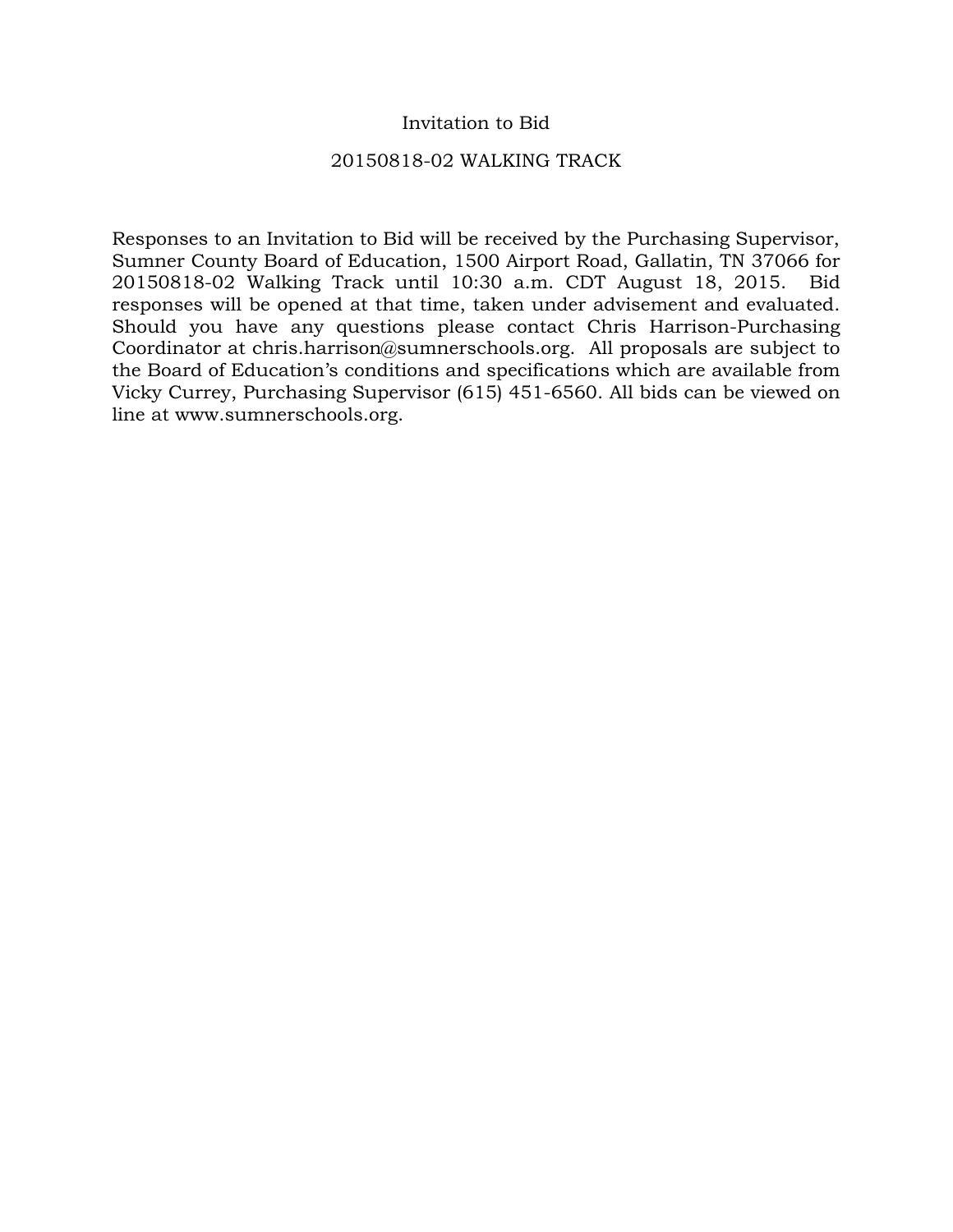### **NOTICE TO RESPONDENTS**

Responses to an Invitation to Bid will be received by the Purchasing Supervisor in the SUPPORT SERVICE FACILITY CONFERENCE ROOM, Sumner County Board of Education, 1500 Airport Road Gallatin, TN 37066. They will be received until **10:30 A.M. Local Time AUGUST 18, 2015** for **20150818-02 WALKING TRACK**, at which time the responses will be opened, taken under advisement and evaluated. *BIDS WILL BE POSTED ON www.sumnerschools.org* 

#### **GENERAL REQUIREMENTS AND CONDITIONS**

-------------------------------------------------------------------------------------------------------------------------------

- 1. The Sumner County Board of Education reserves the right to accept or reject any and/or all responses in whole or in part, and to waive informalities therein.
- 2. Any responses received after the scheduled closing time for the receipt for responses will not be considered.
- 3. If a mistake is discovered after the responses are received, only the Sumner County Board of Education may allow the respondent to withdraw the entire response.
- 4. Partial payments will not be approved unless justification for such payment can be shown. Terms will be net 30 days.
- 5. Payment will not be made until the said **20150818-02 WALKING TRACK** are inspected and approved as meeting all specifications by persons appointed by the Sumner County Board of Education.
- 6. Responses submitted must be in a sealed envelope and marked on the outside as follows: **RESPONSE: 20150818-02 WALKING TRACK DEADLINE: AUGUST 18, 2015 @ 10:30 A.M.**
- 7. Facsimile responses will not be considered.
- 8. If a successful bidder violates any terms of their bid, the contract, school board policy or any law they may be disqualified from bidding for a period of two years for minor violations or longer for major violations. Bids from disqualified bidders will not be accepted during the period of disqualification.
- 9. Prices quoted on the response (if any) are to be considered firm and binding until the said **20150818-02 WALKING TRACK** are in the possession of the Sumner County Board of Education.
- 10. No purchase or contract is authorized or valid until the issuance of a Board Purchase Order in accordance with Board Policy. No Board Employee is authorized to purchase equipment, supplies or services prior to the issuance of such a Purchase Order.
- 11. Any deviation from these stated terms, specifications and conditions must be coordinated with and approved in writing by the Purchasing Supervisor, Vicky Currey (615) 451-6560.
- 12. All bids that exceed \$25,000 must have the Company Name, License Number, Expiration Date thereof and License Classification of Contractor listed on outside of sealed envelope. As required by State of Tennessee Code Annotated 62-6-119.
- 13. The awarded bidder will be required to post a performance and payment bond in the amount of 25% of the contract price if it exceeds \$100,000 as stated by State of Tennessee Code Annotated 12-4-201.
- 14. If the project cost in excess of \$25,000 a performance bond must be secured by the requesting party in an amount equal to the market improvement value.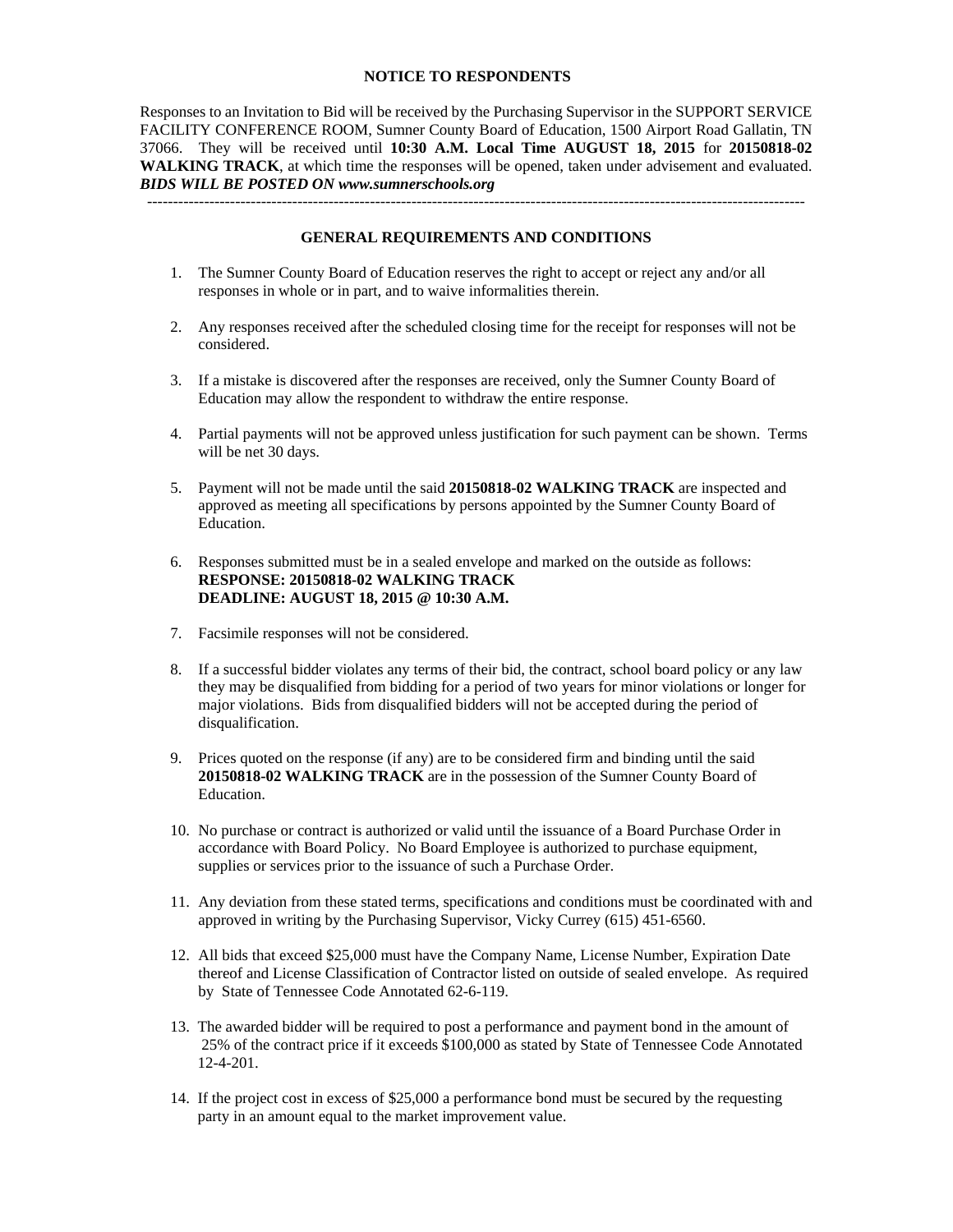# **20150818‐02 WALKING TRACK**

The Sumner County Board of Education, herein known as "School System", is soliciting bids for the completion of a walking track. Refer to the following specifications:

### **SPECIFIC INFORMATION**

**Jobsite:** Station Camp Elementary 1020 Bison Trail Gallatin, TN 37066

The awarded contractor shall be responsible to form, pour and finish a concrete walking track.

The School System shall provide the concrete and base rock. The School System shall also have the site graded.

### **Walking Track**

- 700 ft. Length
- 8 ft. Width
- 4,000 psi Concrete
	- o Estimated at 75 yards
	- o 4 in. thick
	- o Expansion joints cut every 20 ft.
	- o 4 in. gravel base